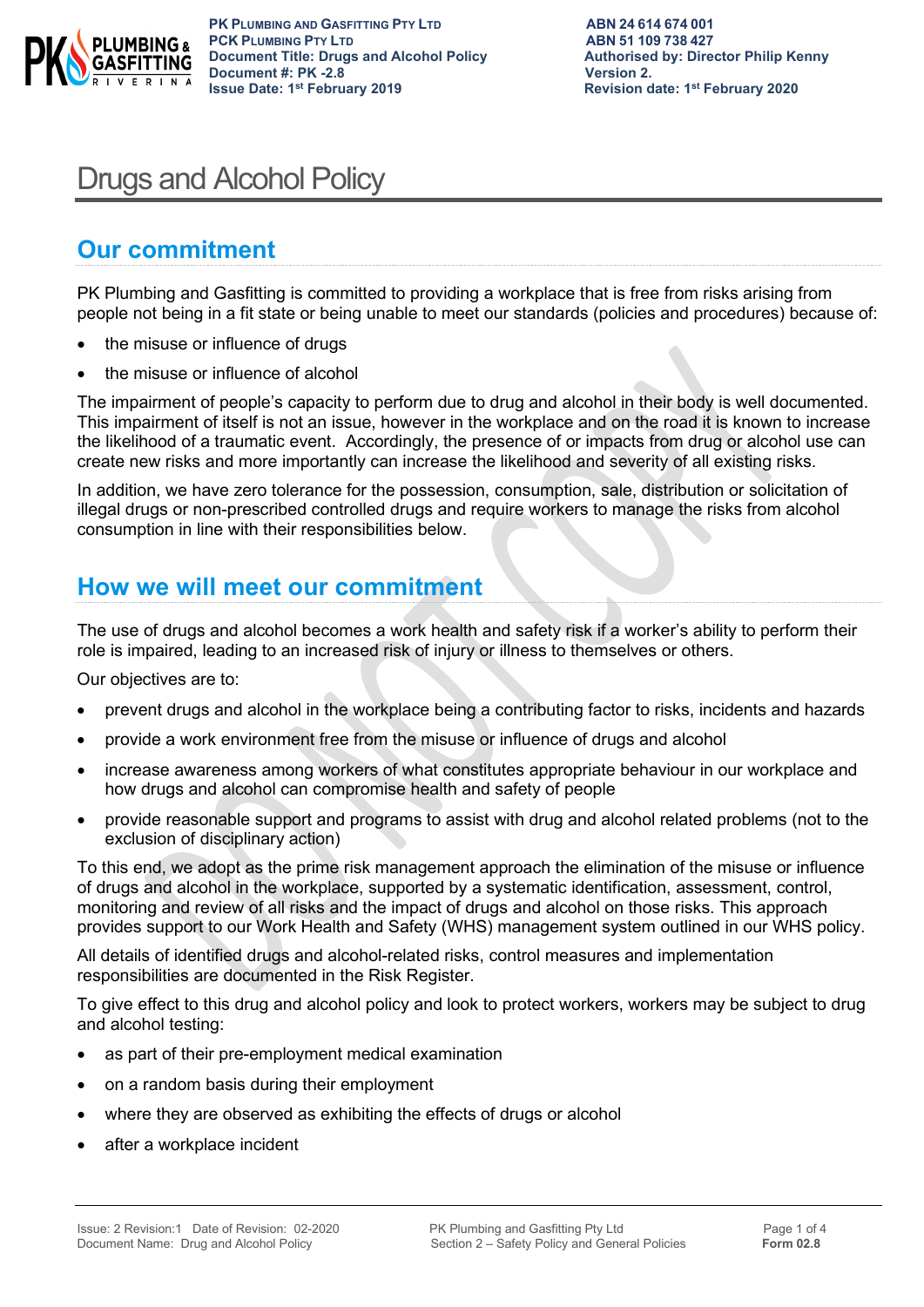

**PK PLUMBING AND GASFITTING PTY LTD**<br> **PCK PLUMBING PTY LTD**<br> **ABN 51 109 738 427 PCK PLUMBING PTY LTD**<br> **PCK PLUMBING PTY LTD**<br> **Document Title: Drugs and Alcohol Policy Authorised by: Director Philip Kenny Document Title: Drugs and Alcohol Policy Document #: PK -2.8 Version 2.**<br> **19. Issue Date: 1st February 2019 19. Issue Date: 1st February 2019** 

**Revision date: 1st February 2020** 

Any worker who returns a positive drug reading, a positive alcohol reading above the level relevant to their role or who refuses to participate in testing will be required to stop work immediately and report to their manager. They may also be required to leave the workplace and may be subject to disciplinary action or dismissal.

The consequences of breaching any element of this policy may result in disciplinary action or dismissal.

### **Scope**

This policy and supporting procedures apply to:

- all workers and other persons at our workplace
- all workers while present at another workplace (e.g. a customer's workplace)
- all workers in our vehicles and equipment
- all workers performing our work using someone else's vehicles and equipment
- any location where a worker undertakes activities on our behalf, including but not limited to our sites and offices

### **Responsibilities**

PK Plumbing and Gasfitting has identified the following roles within our organisation with responsibilities for drugs and alcohol, as:

- the employer/ person conducting a business or undertaking (PCBU)
- managers/supervisors
- workers
- other persons at the workplace

#### **Employer/PCBU Responsibilities**

*The Employer or PCBU can be a sole trader, the partners in a partnership, a company, an unincorporated association or a government department. In our organisation this responsibility is accepted by Philip Kenny*

The Employer/PCBU must:

- have procedures for elimination of the misuse or influence of drugs and alcohol in the workplace
- communicate the procedure on acceptable and unacceptable behaviour in the workplace, including people working while under the influence of drugs and alcohol
- provide information on drug and alcohol awareness and on help programs to assist workers with drug and alcohol issues
- consider appropriate disciplinary action where this policy is breached
- conduct drug and alcohol testing:
	- o as part of pre-employment medical examinations
	- $\circ$  on a random basis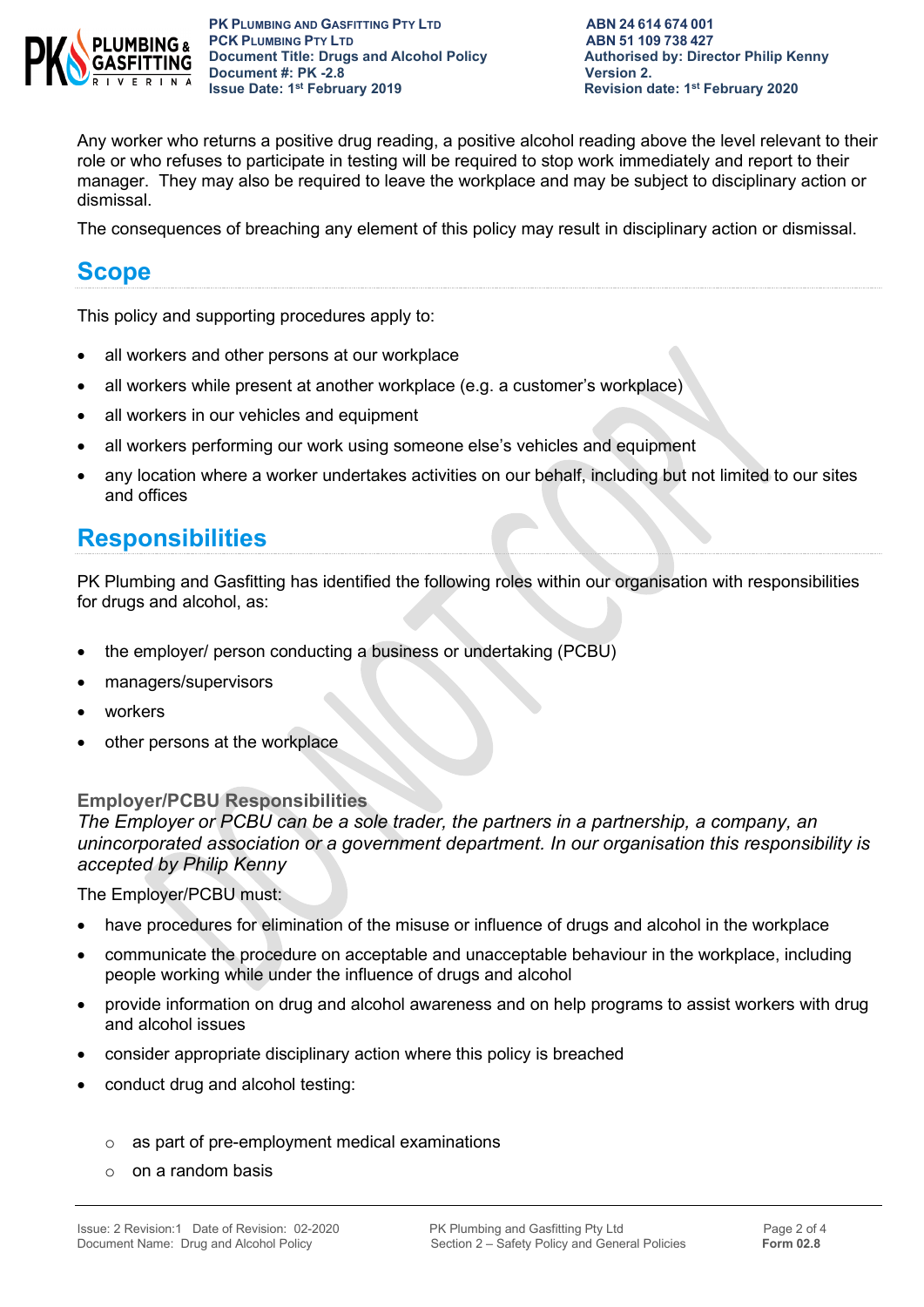

**PK PLUMBING AND GASFITTING PTY LTD**<br> **PCK PLUMBING PTY LTD**<br> **ABN 51 109 738 427 PCK PLUMBING PTY LTD**<br> **PCK PLUMBING PTY LTD**<br> **Document Title: Drugs and Alcohol Policy Authorised by: Director Philip Kenny Document Title: Drugs and Alcohol Policy Document #: PK -2.8 Version 2.**<br> **19. Issue Date: 1st February 2019 19. Issue Date: 1st February 2019** 

- o where a person is observed as exhibiting the effects of drugs or alcohol
- o when investigating a workplace incident
- where alcohol is to be provided at employer- hosted social and business functions, encourage the consumption of non-alcoholic and low-alcohol beverages

#### **Manager/Supervisor Responsibilities**

*Managers and supervisors are workers who have an area of control within the workplace.*

Managers and supervisors must:

- ensure this drugs and alcohol policy and supporting processes are effectively implemented within their area of control
- immediately remove a worker from an area, where they are observed as behaving under the effects of drugs or exhibiting the effects of alcohol (this includes where a particular employee is performing a role that is permitted to have nominated levels of alcohol)
- resolve or appropriately escalate any breaches of this policy

#### **Worker Responsibilities**

*A worker is any person who carries out work for a PCBU, including work as an employee, contractor, subcontractor, self-employed person, outworker, apprentice or trainee, work experience student, employee of a labour hire company placed with a 'host employer' and volunteers.*

#### Workers must:

- take responsibility for maintaining their personal health and fitness for work
- be at work in a fit state to perform their work unimpaired by alcohol or drugs
- manage the risks from alcohol consumption appropriately based on:
	- $\circ$  all workers who perform safety critical tasks and/or operate equipment, machinery or vehicles must have a blood alcohol concentration of 0.0 while at work and only use legal drugs that do not impact on their capacity to operate equipment, machinery or vehicles as advised by a medical practitioner or the medication directions
	- o all workers who do not perform safety critical tasks or operate equipment, machinery or vehicles must have a blood alcohol concentration of below 0.05 while at work (due to alcohol consumed at approved work functions or events) and only use legal drugs that do not impact on their capacity to properly use the business assets
- not possess, consume, sell, distribute or solicit illegal drugs or non-prescribed controlled drugs in the workplace
- obtain a written opinion from a medical practitioner that confirms any prescribed medication will not impact their ability to safely perform their duties (where the opinion is that the medication will impact their ability, the worker must report this to their supervisor and not perform those tasks while taking that medication)
- take prescribed medication in accordance with the instructions of their medical practitioner and medication directions
- participate honestly in drug and alcohol testing